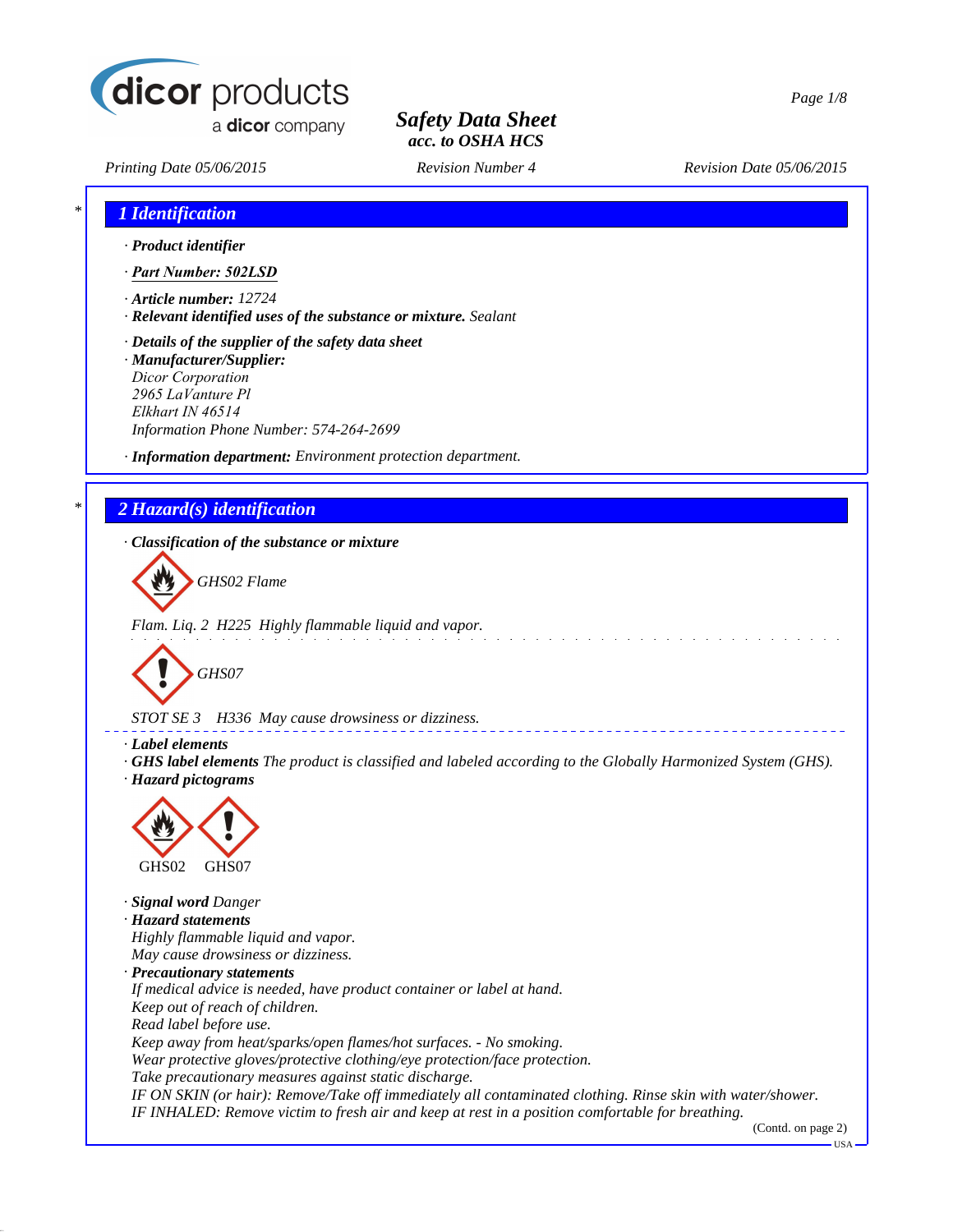*Printing Date 05/06/2015 Revision Number 4 Revision Date 05/06/2015*

|  | Part Number: 502LSD |  |
|--|---------------------|--|
|--|---------------------|--|

|   | (Contd. of page 1)                                                                                                               |
|---|----------------------------------------------------------------------------------------------------------------------------------|
|   | Call a poison center/doctor if you feel unwell.                                                                                  |
|   | In case of fire: Use for extinction: CO2, powder or water spray.<br>Store locked up.                                             |
|   | Store in a well-ventilated place. Keep container tightly closed.                                                                 |
|   | Store in a well-ventilated place. Keep cool.                                                                                     |
|   | Dispose of contents/container in accordance with local/regional/national/international regulations.                              |
|   | · Classification system:<br>$\cdot$ NFPA ratings (scale 0 - 4)                                                                   |
|   |                                                                                                                                  |
|   | $Health = 1$                                                                                                                     |
|   | $Fire = 3$<br>$Reactivity = 0$                                                                                                   |
|   |                                                                                                                                  |
|   | $\cdot$ HMIS-ratings (scale 0 - 4)                                                                                               |
|   | <b>HEALTH</b><br>$\boxed{1}$ Health = 1                                                                                          |
|   | $Fire = 3$<br> 3 <br><b>FIRE</b>                                                                                                 |
|   | Physical Hazard = $0$<br>PHYSICAL HAZARD 0                                                                                       |
|   | $\cdot$ Other hazards                                                                                                            |
|   | · Results of PBT and vPvB assessment                                                                                             |
|   | · <b>PBT</b> : Not applicable.<br>$\cdot$ vPvB: Not applicable.                                                                  |
|   |                                                                                                                                  |
|   |                                                                                                                                  |
| * | <b>3 Composition/information on ingredients</b>                                                                                  |
|   | · Chemical characterization: Mixtures                                                                                            |
|   | · Description: Mixture                                                                                                           |
|   | · Hazardous components:                                                                                                          |
|   | 64742-89-8 Solvent naphtha (petroleum), light aliph.(VM&P)<br>25-50%                                                             |
|   |                                                                                                                                  |
| * | <b>4 First-aid measures</b>                                                                                                      |
|   |                                                                                                                                  |
|   | · Description of first aid measures                                                                                              |
|   | $\cdot$ After inhalation:<br>Supply fresh air or oxygen; call for doctor.                                                        |
|   | In case of unconsciousness place patient stably in side position for transportation.                                             |
|   | · After skin contact: Immediately wash with water and soap and rinse thoroughly.                                                 |
|   | · After eye contact:<br>Rinse opened eye for 20 minutes under running water. If eye becomes irritated, obtain medical treatment. |
|   | · After swallowing: Seek immediate medical advice.                                                                               |
|   | · Information for doctor:                                                                                                        |
|   | · Most important symptoms and effects, both acute and delayed No further relevant information available.                         |
|   | · Indication of any immediate medical attention and special treatment needed<br>No further relevant information available.       |
|   |                                                                                                                                  |
|   |                                                                                                                                  |
| ∗ | <b>5 Fire-fighting measures</b>                                                                                                  |
|   | · Extinguishing media                                                                                                            |
|   | · Suitable extinguishing agents:                                                                                                 |
|   | CO2, extinguishing powder or water spray. Fight larger fires with water spray or alcohol resistant foam.                         |
|   | Use fire fighting measures that suit the environment.                                                                            |
|   |                                                                                                                                  |
|   | (Contd. on page 3)<br><b>USA</b>                                                                                                 |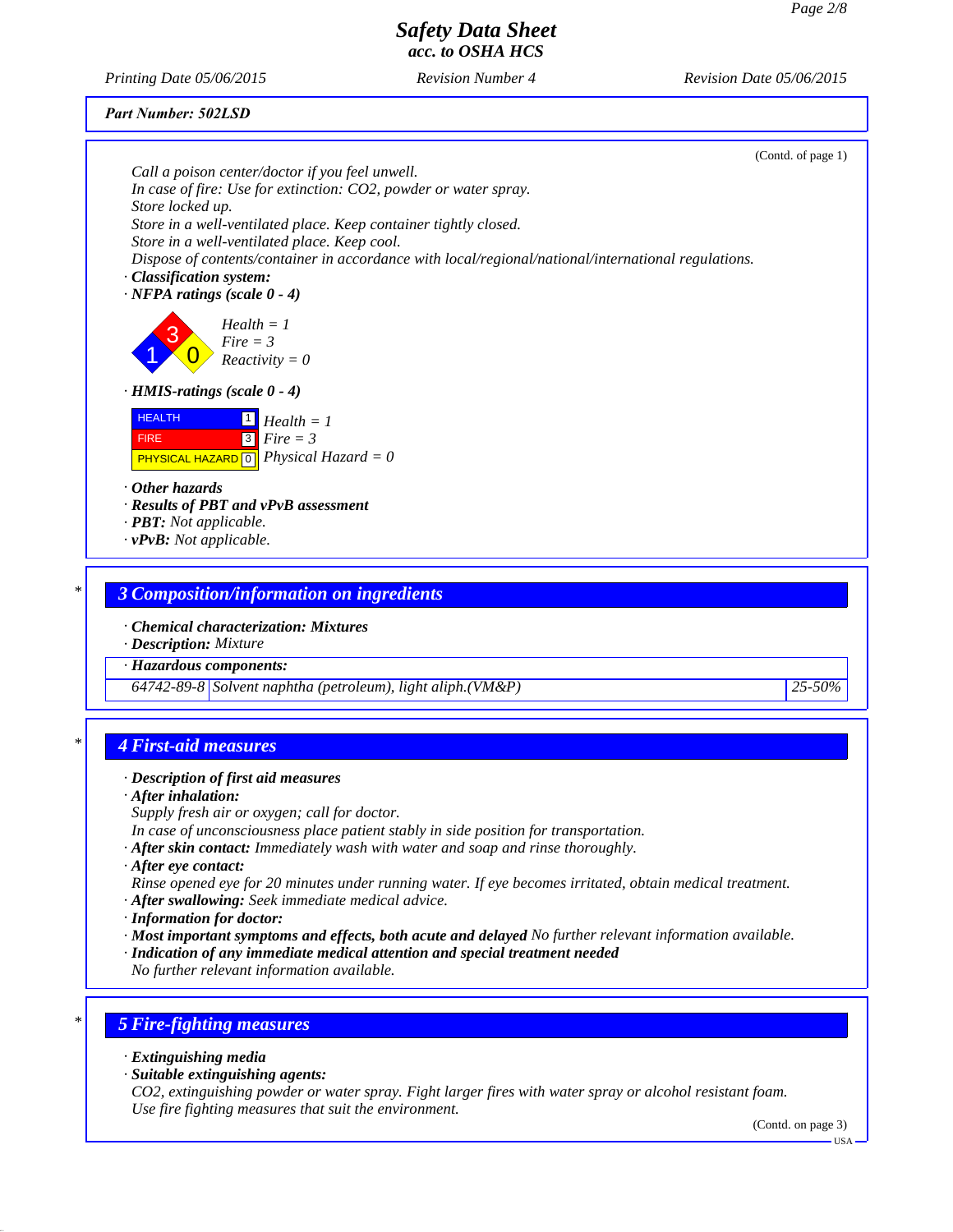*Printing Date 05/06/2015 Revision Number 4 Revision Date 05/06/2015*

*Part Number: 502LSD*

*· Advice for firefighters*

*· Protective equipment: Coveralls*

*Respiratory protective device.*

## *\* 6 Accidental release measures*

- *· Personal precautions, protective equipment and emergency procedures Wear protective equipment. Keep unprotected persons away. Ensure adequate ventilation*
- *· Environmental precautions: Do not allow to enter sewers/ surface or ground water.*
- *· Methods and material for containment and cleaning up: Dispose of contaminated material as waste in accordance with federal state and local regulations. Ensure adequate ventilation.*

*Absorb with liquid-binding material (sand, diatomite, acid binders, universal binders, sawdust).*

## *· Reference to other sections*

*See Section 7 for information on safe handling. See Section 8 for information on personal protection equipment.*

*See Section 13 for disposal information.*

## *\* 7 Handling and storage*

## *· Handling:*

## *· Precautions for safe handling*

*Avoid prolonged or repeated contact with skin.*

*Avoid contact with eyes.*

*Wash thoroughly after handling.*

*Ensure good ventilation/exhaustion at the workplace.*

*Prevent formation of aerosols.*

*Open containers in a well ventilated area and avoid breathing headspace vapors.*

*· Information about protection against explosions and fires: Store in cool dry area away from direct heat (60-90 degrees F).*

*· Conditions for safe storage, including any incompatibilities*

*· Storage:*

- *· Requirements to be met by storerooms and receptacles: Store in a cool location away from direct heat.*
- *· Information about storage in one common storage facility: Store as flammable liquid.*
- *· Further information about storage conditions: Keep receptacle tightly sealed.*
- *· Specific end use(s) No further relevant information available.*

## *\* 8 Exposure controls/personal protection*

*· Additional information about design of technical systems: No further data; see item 7.*

*· Control parameters*

*· Components with limit values that require monitoring at the workplace:*

*The product does not contain any relevant quantities of materials with critical values that have to be monitored at the workplace.*

*· Additional information: The lists that were valid during the creation were used as basis.*

(Contd. on page 4) USA

(Contd. of page 2)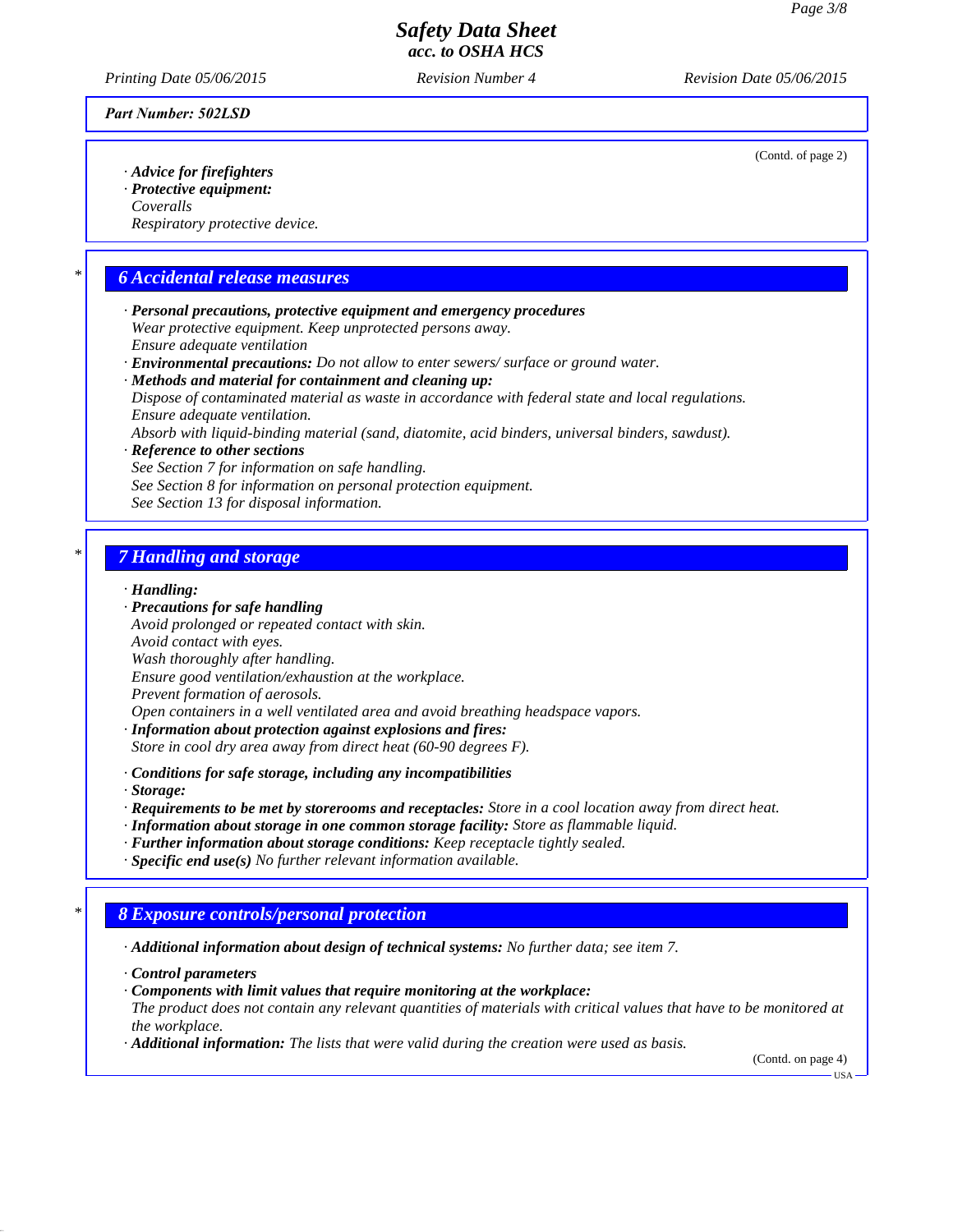*Printing Date 05/06/2015 Revision Number 4 Revision Date 05/06/2015*

## *Part Number: 502LSD*

(Contd. of page 3)

- *· Exposure controls*
- *· Personal protective equipment (see listings below)*

*· General protective and hygienic measures: Keep away from foodstuffs, beverages and feed. Immediately remove all soiled and contaminated clothing. Wash hands before breaks and at the end of work. Store protective clothing separately.*

*· Breathing equipment:*

*Use approved respiratory protection equipment when airborne exposure is excessive. Consult the respirator manufacturer to determine the appropriate type of equipment for a given application. Observe respirator use limitations specified by the manufacturer.*

*· Protection of hands:*



*Protective gloves*

*The glove material has to be impermeable and resistant to the product/ the substance/ the preparation. · Material of gloves*

*Nitrile rubber, NBR*

*The selection of the suitable gloves does not only depend on the material, but also on further marks of quality and varies from manufacturer to manufacturer.*

- *· Eye protection: Safety glasses with side shields.*
- *· Body protection: Protective work clothing*

|                                                   | · Information on basic physical and chemical properties |
|---------------------------------------------------|---------------------------------------------------------|
| <b>General Information</b><br>$\cdot$ Appearance: |                                                         |
| Form:                                             | Paste                                                   |
| Color:                                            | Light grey                                              |
| $\cdot$ Odor:                                     | Characteristic                                          |
| · Odour threshold:                                | Not determined.                                         |
| $\cdot$ Change in condition                       |                                                         |
| <b>Melting point:</b>                             | Undetermined.                                           |
| <b>Boiling point:</b>                             | 127 °C (261 °F)                                         |
| · Flash point:                                    | 13 °C (55 °F)                                           |
| · Auto igniting:                                  | Product is not selfigniting.                            |
| · Danger of explosion:                            | Product does not present an explosion hazard.           |
| $\cdot$ Specific gravity:                         | 1.170                                                   |
| · Relative density                                | Not determined.                                         |
| · Vapour density                                  | Not determined.                                         |
| $\cdot$ Evaporation rate                          | Not determined                                          |
| · Solubility in / Miscibility with                |                                                         |
| Water:                                            | <i>Insoluble</i>                                        |

(Contd. on page 5)

USA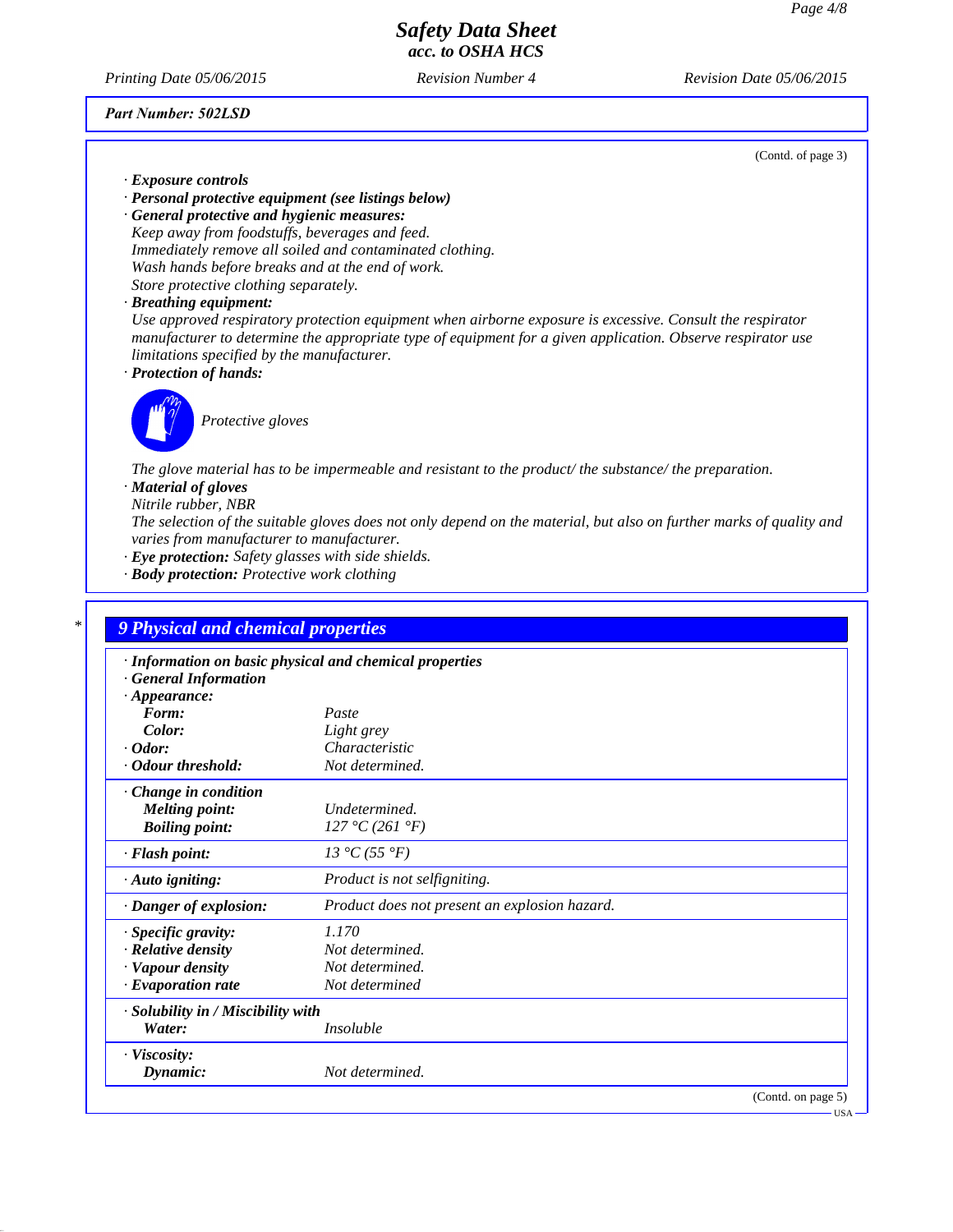*Printing Date 05/06/2015 Revision Number 4 Revision Date 05/06/2015*

*Part Number: 502LSD*

|                                                     |                                                                                      | (Contd. of page 4) |
|-----------------------------------------------------|--------------------------------------------------------------------------------------|--------------------|
| Kinematic:                                          | Not determined.                                                                      |                    |
| · Solvent content:<br>Organic solvents:             | 33.6 %                                                                               |                    |
| <i>Solids content:</i><br>$\cdot$ Other information | 66.4%<br>$VOC$ : = 3.10 lb/gal OR 372 GRAMS/L<br>Weight per gallon: $= 9.23$ LBS/GAL |                    |

## *\* 10 Stability and reactivity*

*· Reactivity*

*· Chemical stability*

- *· Thermal decomposition / conditions to be avoided: No decomposition if used according to specifications.*
- *· Possibility of hazardous reactions No dangerous reactions known.*
- *· Conditions to avoid No further relevant information available.*
- *· Incompatible materials: Strong oxidizers, acids, and bases.*

*· Hazardous decomposition products:*

*OXIDES OF CARBONS AND NITROGEN UNDER BURNING CONDITIONS.*

## *\* 11 Toxicological information*

- *· Information on toxicological effects*
- *· Acute toxicity:*
- *· Primary irritant effect:*
- *· on the skin: May irritate the skin.*
- *· on the eye: May irritate the eye.*
- *· Sensitization: No sensitizing effects known.*
- *· Additional toxicological information: When used and handled according to specifications, the product does not have any harmful effects according to our experience and the information provided to us.*

*· Carcinogenic categories*

## *· IARC (International Agency for Research on Cancer)*

*None of the ingredients is listed.*

## *· NTP (National Toxicology Program)*

*None of the ingredients is listed.*

## *· OSHA-Ca (Occupational Safety & Health Administration)*

*None of the ingredients is listed.*

## *\* 12 Ecological information*

*· Toxicity*

- *· Aquatic toxicity: No further relevant information available.*
- *· Persistence and degradability No further relevant information available.*
- *· Behavior in environmental systems:*
- *· Bioaccumulative potential No further relevant information available.*
- *· Mobility in soil No further relevant information available.*
- *· Additional ecological information:*
- *· General notes: At present there are no ecotoxicological assessments.*

(Contd. on page 6)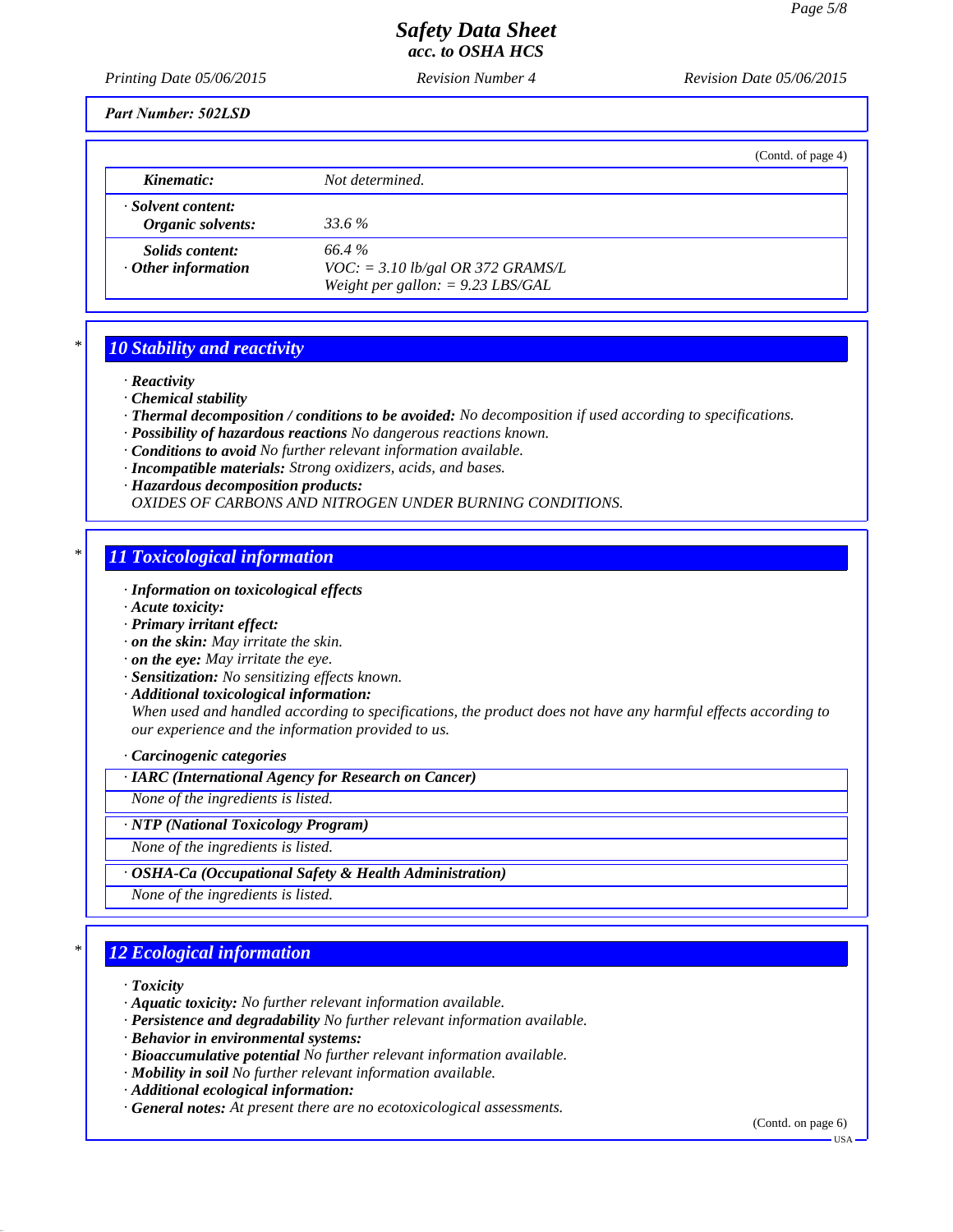*Part Number: 502LSD*

*· Results of PBT and vPvB assessment*

*· PBT: Not applicable.*

*· vPvB: Not applicable.*

*· Other adverse effects No further relevant information available.*

# *\* 13 Disposal considerations*

- *· Waste treatment methods*
- *· Recommendation: Must be specially treated adhering to official regulations.*
- *· Uncleaned packagings:*
- *· Recommendation: Disposal must be made according to official regulations.*

| $\cdot$ UN-Number<br>· DOT, ADR, IMDG, IATA                                         | <b>UN1133</b>                                                                                                                           |
|-------------------------------------------------------------------------------------|-----------------------------------------------------------------------------------------------------------------------------------------|
| · UN proper shipping name<br>· DOT, IMDG, IATA<br>$\cdot$ ADR                       | <b>ADHESIVES</b><br>1133 ADHESIVES                                                                                                      |
| · Transport hazard class(es)                                                        |                                                                                                                                         |
| $\cdot$ DOT                                                                         |                                                                                                                                         |
|                                                                                     |                                                                                                                                         |
| · Class                                                                             | 3 Flammable liquids                                                                                                                     |
| $-Label$                                                                            | 3<br>____________________                                                                                                               |
|                                                                                     |                                                                                                                                         |
| · Class                                                                             | 3 Flammable liquids                                                                                                                     |
| $\cdot$ <i>Label</i>                                                                | 3                                                                                                                                       |
| · Packing group<br>· DOT, ADR, IMDG, IATA                                           | III                                                                                                                                     |
| · Environmental hazards:                                                            | Not applicable.                                                                                                                         |
| · Special precautions for user                                                      | Warning: Flammable liquids                                                                                                              |
| · Transport in bulk according to Annex II of<br><b>MARPOL73/78 and the IBC Code</b> | Not applicable.                                                                                                                         |
| · Transport/Additional information:                                                 |                                                                                                                                         |
| $\cdot$ <i>DOT</i>                                                                  | Limited Quantity [DOT ground] - 5 Liters (1.3 gallons) and less (PG<br>III materials) may be classified as LTD. QTY. 49 CFR 173.150 (b) |

(Contd. of page 5)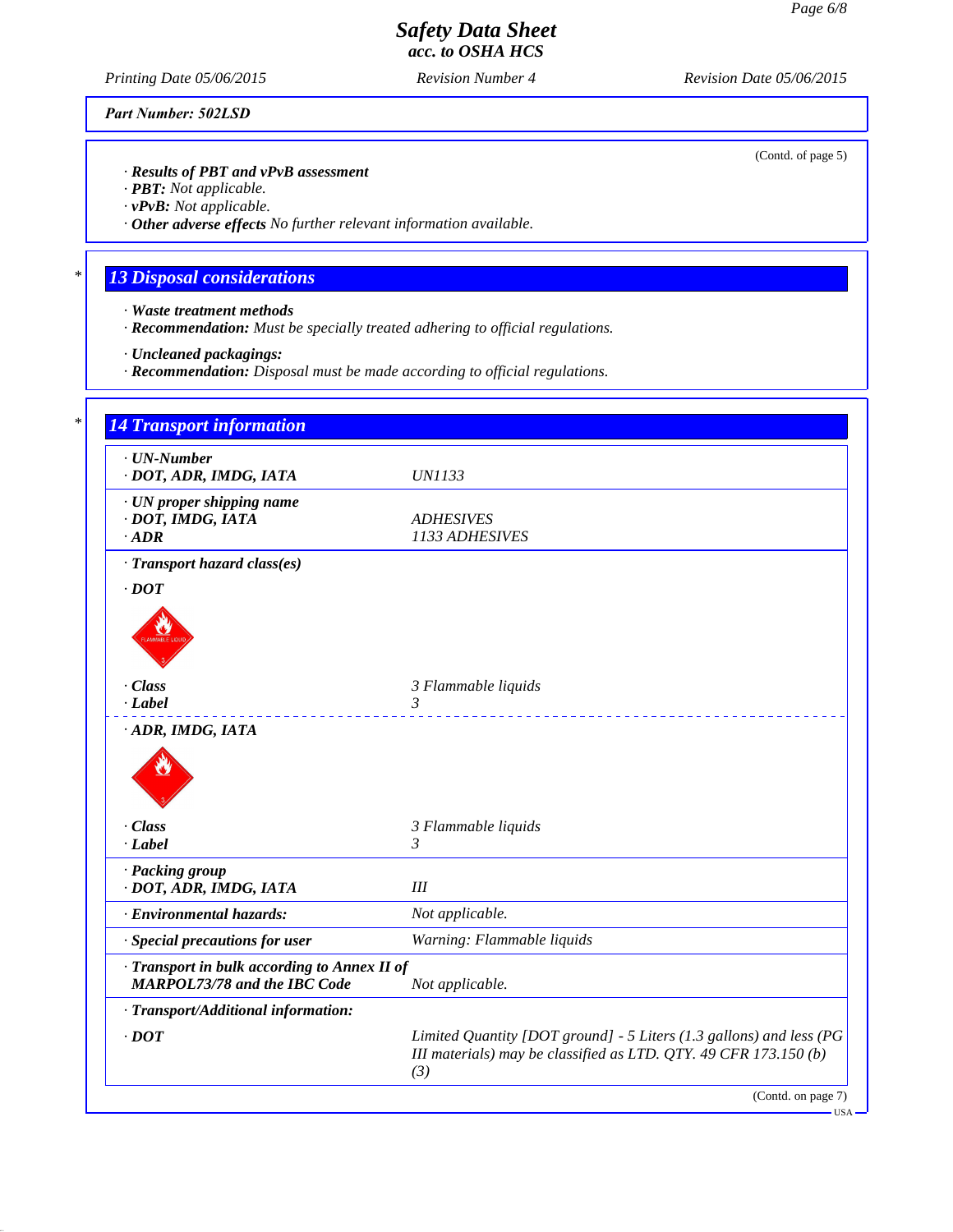*Printing Date 05/06/2015 Revision Number 4 Revision Date 05/06/2015*

*Part Number: 502LSD*

(Contd. of page 6)

*· IMDG*

*· Remarks: Non regulated*

*· UN "Model Regulation": UN1133, ADHESIVES, 3, III*

## *\* 15 Regulatory information*

*· Safety, health and environmental regulations/legislation specific for the substance or mixture · Sara*

*· Section 355 (extremely hazardous substances):*

*None of the ingredients is listed.*

*· Section 313 (Specific toxic chemical listings):*

*None of the ingredients is listed.*

*· TSCA (Toxic Substances Control Act):*

*All components of this product are on the TSCA Inventory or are exempt from TSCA Inventory requirements.*

# *· Proposition 65*

*· Chemicals known to cause cancer:*

*All ingredients are listed.*

*· Chemicals known to cause reproductive toxicity:*

*None of the ingredients is listed.*

*· (DSL) Canada Dosmestic Substance List*

*All components of this product are on the DSL(Canada Domestic Substance list) or are exempt from DSL requirements.*

## *· Cancerogenity categories*

*· EPA (Environmental Protection Agency)*

*None of the ingredients is listed.*

*· TLV (Threshold Limit Value established by ACGIH)*

*None of the ingredients listed.*

*· MAK (German Maximum Workplace Concentration)*

*None of the ingredients is listed.*

*· NIOSH-Ca (National Institute for Occupational Safety and Health)*

*None of the ingredients is listed.*

*· National regulations:*

*· Water hazard class: Water hazard class 3 (Self-assessment): extremely hazardous for water.*

*· Chemical safety assessment: A Chemical Safety Assessment has not been carried out.*

## *\* 16 Other information*

*Although the information and recommendations set forth in this SDS are presented in good faith and are believed to be correct as of the date of this SDS, Dicor Corporation makes no representations as to the completeness or accuracy thereof. Information is supplied on the condition that the persons receiving and using it will make their own determination as to the suitability for their purpose prior to use. In no event will Dicor Corporation or any affiliate thereof be responsible for damages of any nature whatsoever resulting from the use or reliance on the information set forth in the SDS.*

*· Department issuing SDS: Environment protection department.*

(Contd. on page 8)